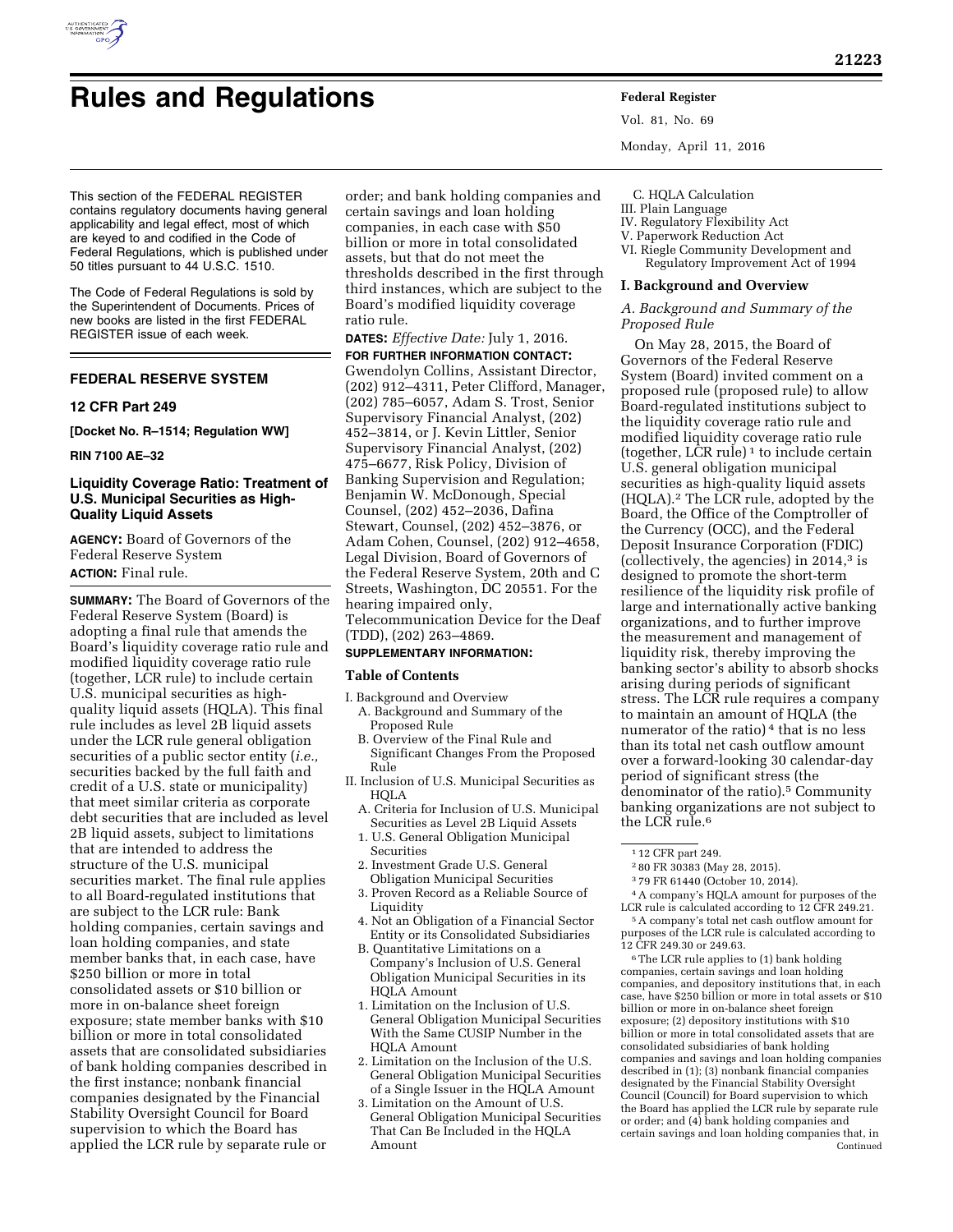Under the LCR rule, asset classes that count as HQLA are those that have historically served as sources of liquidity in the United States, including during periods of significant stress. In identifying the asset classes that qualify as HQLA under the LCR rule, the agencies considered several factors, including an asset class's risk profile and characteristics of the market for the asset class (*e.g.,* the existence of active sale or repurchase markets at all times, significant diversity in market participants, and high trading volume). In addition, the agencies developed certain other criteria, such as operational requirements, that assets must meet for inclusion as eligible HQLA.7

The LCR rule divides HQLA into three categories of assets: Level 1, level 2A, and level 2B liquid assets. Specifically, level 1 liquid assets, which are the highest quality and most liquid assets, are limited to balances held at a Federal Reserve Bank and foreign central bank withdrawable reserves, all securities issued or unconditionally guaranteed as to timely payment of principal and interest by the U.S. Government, and certain highly liquid, high-credit-quality securities issued by or unconditionally guaranteed as to timely payment of principal and interest by a sovereign entity, certain international organizations, or certain multilateral development banks. Level 1 liquid assets may be included in a covered company's HQLA amount without limitation and without haircut.

Level 2A and 2B liquid assets have characteristics that are associated with being relatively stable and significant sources of liquidity, but not to the same degree as level 1 liquid assets. All level 2 liquid assets, including all level 2B liquid assets, must be liquid and readily marketable as defined in the LCR rule to be included as HQLA.<sup>8</sup> Level 2A liquid assets include certain obligations issued or guaranteed by a U.S. governmentsponsored enterprise (GSE) and certain obligations issued or guaranteed by a sovereign entity or a multilateral

development bank that are not eligible to be treated as level 1 liquid assets. Under the LCR rule, level 2A liquid assets are subject to a 15 percent haircut, and the aggregate amount of level 2A and level 2B liquid assets is limited to no more than 40 percent of a covered company's HQLA amount, as calculated under 12 CFR 249.21. Level 2B liquid assets, which are liquid assets that generally exhibit more volatility than level 2A liquid assets, are subject to a 50 percent haircut and may not exceed 15 percent of a covered company's HQLA amount. Under the LCR rule, level 2B liquid assets include certain corporate debt securities and certain common equity shares of publicly traded companies.

Other classes of assets, such as debt securities issued or guaranteed by a public sector entity (municipal securities), are not treated as HQLA under the LCR rule. The LCR rule defines a public sector entity to include any state, local authority, or other governmental subdivision below the U.S. sovereign entity level.9 The **SUPPLEMENTARY INFORMATION** section to the LCR rule published October 10, 2014, stated that ''[w]ith respect to municipal securities, the agencies have observed that the liquidity characteristics of municipal securities range significantly, and overall many municipal securities are not 'liquid and readily-marketable' in U.S. markets as defined in §\_\_\_\_.3 of the final rule.'' <sup>10</sup><br>Accordingly, the agencies did not include U.S. municipal securities as HQLA in the LCR rule. However, the Board continued to study the question of whether at least some U.S. municipal securities should be included as HQLA under some circumstances, and subsequently issued the proposed rule.

The proposed rule would have included as level 2B liquid assets under the LCR rule certain U.S. general obligation municipal securities that meet similar criteria as corporate debt securities that are included as level 2B liquid assets. The proposed rule also would have contained several criteria and limitations designed to ensure that U.S. general obligation municipal securities included as HQLA would be sufficiently liquid in times of stress. The proposed rule would have applied to all Board-regulated institutions that are subject to the LCR rule: (1) Bank holding companies, savings and loan holding companies without significant commercial or insurance operations, and state member banks that, in each case, have \$250 billion or more in total

consolidated assets or \$10 billion or more in on-balance sheet foreign exposure; 11 (2) state member banks with \$10 billion or more in total consolidated assets that are consolidated subsidiaries of bank holding companies subject to the LCR described in (1); (3) nonbank financial companies designated by the Council for Board supervision to which the Board has applied the LCR rule by separate rule or order; and (4) bank holding companies and certain savings and loan holding companies, in each case with \$50 billion or more in total consolidated assets, but that do not meet the thresholds described in (1) through (3), which are subject to the Board's modified liquidity coverage ratio rule (together, Board-regulated covered companies).

The proposed rule and the final rule permit U.S. general obligation municipal securities that meet certain criteria to be counted as HQLA for purposes of the LCR rule, subject to certain limits.12 Neither the proposed rule nor the final rule limit in any way, however, the amount or types of municipal securities that a Boardregulated covered company may hold for purposes other than complying with the LCR rule.

## *B. Overview of the Final Rule and Significant Changes From the Proposed Rule*

The final rule amends the LCR rule to include certain U.S. municipal securities as HQLA. The final rule includes U.S. general obligation municipal securities as level 2B liquid assets if they meet certain criteria, some of which have been adjusted from the criteria in the proposed rule based on comments received. To qualify as HQLA under the final rule, the securities must be general obligations of public sector entities, which includes bonds or similar obligations that are backed by the full faith and credit of the public sector entities. U.S. municipal securities must also be ''investment grade'' under 12 CFR part 1 as of the calculation

each case, have \$50 billion or more in consolidated assets but that do not meet the thresholds described in (1) through (3), which are subject to the modified liquidity coverage ratio rule (collectively, covered companies). At this time, General Electric Capital Corporation is the only nonbank financial company designated by the Council for Board supervision to which the Board has applied the LCR rule. 80 FR 4411 (July 24, 2015).

<sup>7</sup>The LCR rule defines eligible HQLA as those high-quality liquid assets that meet the requirements set forth in 12 CFR 249.22.

<sup>8</sup>The liquid and readily marketable standard is defined in 12 CFR 249.3 and is discussed in section II.B.2 of the **SUPPLEMENTARY INFORMATION** section to the LCR rule published October 10, 2014. 79 FR 61440, 61451–52 (October 10, 2014).

<sup>9</sup> 12 CFR 249.3.

<sup>10</sup> 79 FR 61440, 61463.

<sup>11</sup>On-balance sheet foreign exposure equals total cross-border claims less claims with a head office or guarantor located in another country plus redistributed guaranteed amounts to the country of the head office or guarantor plus local country claims on local residents plus revaluation gains on foreign exchange and derivative transaction products, calculated in accordance with the Federal Financial Institutions Examination Council (FFIEC) 009 Country Exposure Report. 12 CFR 249.1(b)(1)(ii).

<sup>12</sup>A Board-regulated covered company that holds these securities in its consolidated subsidiaries, including those consolidated securities that are not regulated by the Board, may count the securities as HQLA for purposes of the LCR rule in accordance with 12 CFR 249.22(b)(3) and (4).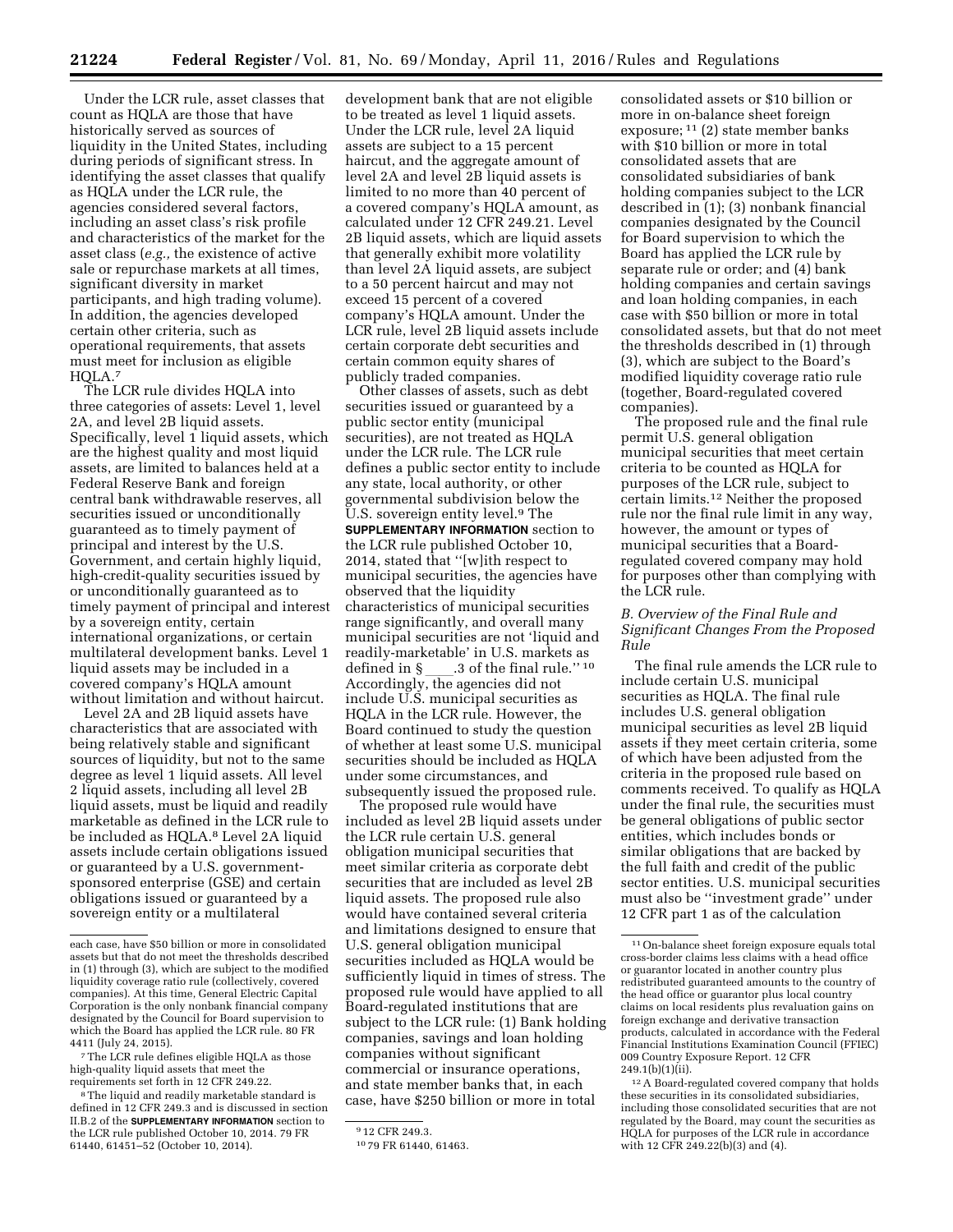date,<sup>13</sup> and must be issued by an entity whose obligations have a proven record as a reliable source of liquidity in repurchase or sales markets during a

period of significant stress. Under the final rule, U.S. municipal securities generally do not qualify as level 2B liquid assets if they are obligations of a financial sector entity or a consolidated subsidiary of a financial sector entity. This approach is consistent with the requirements imposed on corporate debt securities and publicly traded common equity shares that are included as level 2B liquid assets. Unlike the proposed rule and the LCR rule's treatment of other level 2B liquid assets, however, U.S. municipal securities that are insured by a bond insurer may count as level 2B liquid assets, so long as the underlying U.S. municipal security would otherwise qualify as HQLA without the insurance.

The proposed rule would have limited the amount of U.S. general obligation municipal securities a Boardregulated covered company could include in its HQLA amount based on the total amount of outstanding securities with the same CUSIP number and the average daily trading volume of U.S. general obligation municipal securities issued by a particular U.S. municipal issuer. The proposed rule would also have limited the percentage of the institution's total HQLA amount that could be comprised of U.S. municipal securities. Commenters opposed these limitations, arguing that U.S. municipal securities have similar risks and liquidity characteristics as other assets included in the HQLA amount that are not subject to these limitations. Instead of these limitations, commenters argued that the credit and liquidity characteristics of a U.S municipal security, such as credit quality, source of repayment, CUSIP size, and issuer size, should be considered in determining whether the security may be included in a company's HQLA amount. After considering comments on the proposed rule, the Board is retaining two and eliminating one of these proposed limitations in the final rule.

## **II. Inclusion of U.S. Municipal Securities as HQLA**

The Board received 13 comments on the proposed rule from state and local government officials, trade organizations, public interest groups, and other interested parties. In addition, Board staff held meetings with members of the public, summaries of which are available on the Board's public Web site.<sup>14</sup> Although most commenters generally supported allowing Boardregulated covered companies to include certain liquid U.S. municipal securities as HQLA, they objected to the criteria and limitations on U.S. municipal securities in the proposed rule, stating that they would be overly restrictive. One commenter asserted that the cumulative impact of the restrictions imposed on U.S. municipal securities includable as HQLA would essentially negate the ability of a Board-regulated covered company to include U.S. municipal securities as HQLA. Another commenter suggested that the definition of HQLA is too narrow and concentrated on certain instruments, such as cash and U.S. Treasury securities, which could lead to market distortions such as constrictions in HQLA supply during times of financial stress as banks seek the same sources of HQLA. Although the criteria and limitations in the final rule will exclude certain U.S. municipal securities, these criteria and limitations are designed to include in the HQLA amount only those securities that have liquidity characteristics comparable to other level 2B liquid assets. In addition, the final rule expands the assets that Board-regulated covered companies may include as HQLA, which mitigates potential market distortions caused by the correlated market behavior discussed by the commenter.

One commenter opposed the inclusion of any U.S. municipal securities as HQLA because that commenter believed that U.S. municipal securities would be illiquid during periods of significant stress, which would weaken the effectiveness of the LCR Rule. Under the final rule, the criteria that must be met by, and limitations applied to, the U.S. municipal securities that are included in a Board-regulated covered company's HQLA amount ensures that those securities have a high potential to generate liquidity through monetization (sale or secured borrowing) during a period of significant stress. Thus, the effectiveness of the LCR rule will not be

compromised by their inclusion as HQLA.

Many commenters also expressed a desire for the OCC and the FDIC to issue rules similar to the Board's proposed rule, in order to promote consistency in the regulation of banking organizations and to allow institutions not regulated by the Board to include U.S. municipal securities as HQLA. The final rule would apply only to Board-regulated covered companies.

## *A. Criteria for Inclusion of U.S. Municipal Securities as Level 2B Liquid Assets*

Under the proposed rule, U.S. municipal securities would have been included as level 2B liquid assets. Commenters argued that U.S. municipal securities instead should be included as level 2A liquid assets because they have exhibited limited price volatility, particularly during the 2007–2009 financial crisis, high trading volumes, and deep and stable secured funding markets. Commenters also contended that many U.S. municipal securities are more liquid and more secure than foreign sovereign securities that may be counted as level 2A liquid assets under the LCR rule and other assets that are level 2B liquid assets, such as corporate bonds. Some commenters highlighted the difference between the treatment of certain U.S. municipal securities under the proposed rule and the treatment under the liquidity coverage ratio standard established by the Basel Committee on Banking Supervision (Basel III Liquidity Framework),15 which includes municipal securities as level 2A liquid assets. A commenter expressed concern that the rule would create an international inconsistency that would disadvantage U.S. state and local government issuers due to the different treatment of municipal securities in the United States as compared to other jurisdictions.

Certain U.S. municipal securities may be more liquid than some securities that can be included as level 2A liquid assets under the LCR rule. However U.S. municipal securities as a class of assets are less liquid than the asset classes included as level 2A liquid assets under the LCR rule. For example, the daily trading volume of securities issued or guaranteed by U.S. GSEs far exceeds that of U.S. municipal securities. The LCR rule differs from the Basel III Liquidity Framework in the treatment of municipal securities because of

<sup>13</sup> 12 CFR 1.2(d). In accordance with section 939A of the Dodd-Frank Wall Street Reform and Consumer Protection Act, Public Law 111–203, 124 Stat. 1376, 1887 (2010) section 939A, codified at 15 U.S.C. 78o–7, the final rule does not rely on credit ratings as a standard of credit-worthiness. Rather, the final rule relies on an assessment by the Boardregulated covered company of the capacity of the issuer of the U.S. municipal security to meet its financial commitments.

<sup>14</sup>*See [http://www.federalreserve.gov/newsevents/](http://www.federalreserve.gov/newsevents/reform_systemic.htm) reform*\_*[systemic.htm](http://www.federalreserve.gov/newsevents/reform_systemic.htm)*.

<sup>15</sup>Basel Committee on Banking Supervision, ''Basel III: The Liquidity Coverage Ratio and liquidity risk monitoring tools'' (January 2013), available at *[http://www.bis.org/publ/bcbs238.htm.](http://www.bis.org/publ/bcbs238.htm)*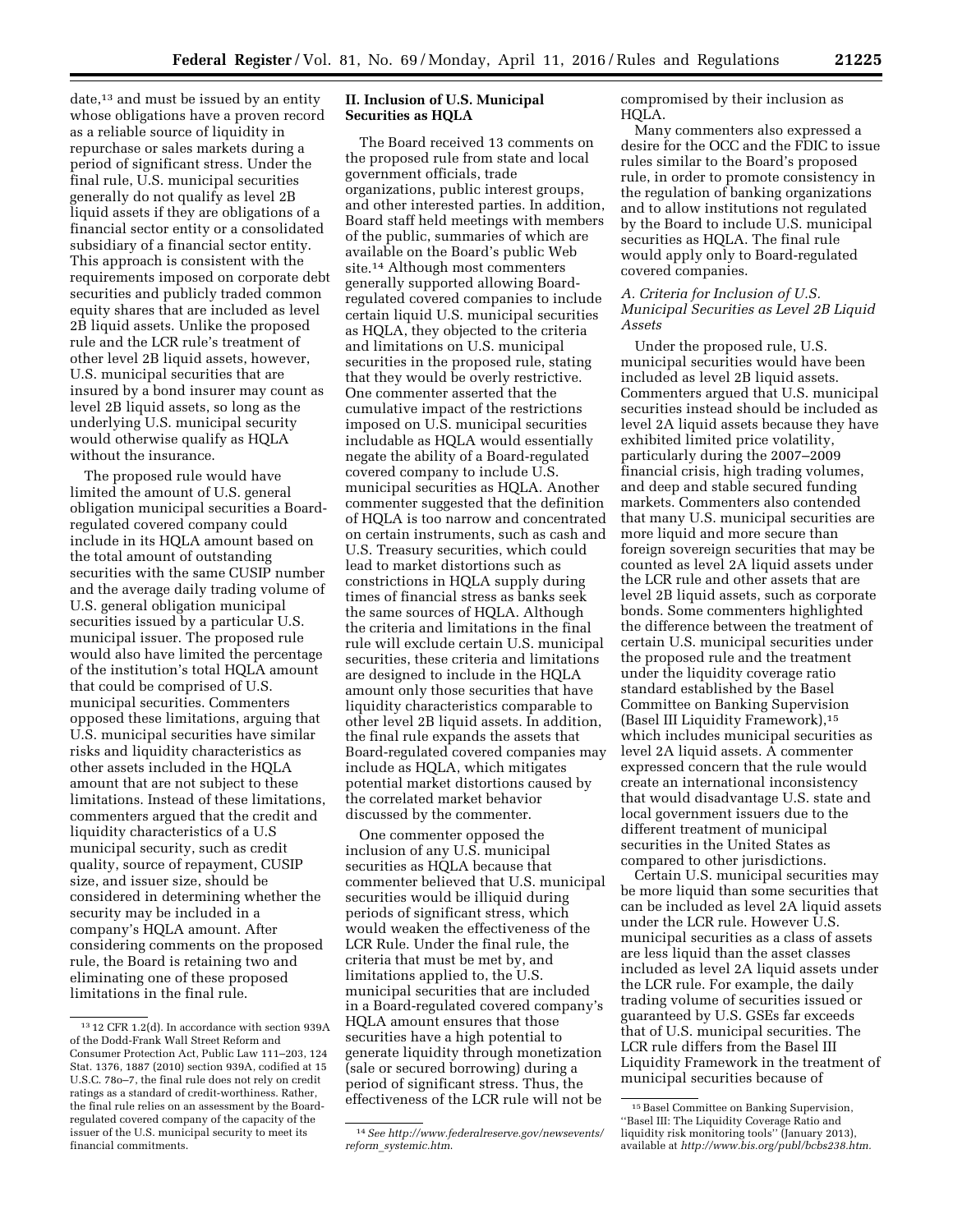differences in the regulation and structure of the U.S. municipal securities compared to municipal securities markets in foreign jurisdictions.

The proposed rule would have required U.S. municipal securities to be ''liquid and readily marketable,'' as that term is defined in the LCR rule 16 for other level 2B liquid assets. To be liquid and readily marketable, a security must be traded in an active secondary market with more than two committed market makers, a large number of non-market maker participants on both the buying and selling sides of transactions, timely and observable market prices, and a high trading volume. Commenters asserted that most U.S. municipal securities would not meet the conditions specified in the LCR rule to be considered liquid and readily marketable, and therefore would not qualify as level 2B liquid assets under the proposed rule.

Consistent with the LCR rule's treatment of corporate securities, the final rule maintains that a U.S. municipal security may only be included as a level 2B liquid asset if it meets the liquid and readily marketable standard in the LCR rule. The final rule retains this requirement because it will aid in improving a Board-regulated covered company's resilience to liquidity risk by ensuring that U.S. municipal securities included as level 2B liquid assets are traded in deep, active markets, so a company can monetize them easily, even during periods of significant stress. This criterion applies equally to corporate debt securities, and is successfully being implemented by firms for purposes of the LCR. There is no special difficulty in applying this same criterion in the same manner to U.S. municipal securities.

Permitting certain U.S. municipal securities to be included as level 2B liquid assets recognizes that these securities, while not as liquid as a category as other types of HQLA, can serve as highly liquid assets within certain limits and if certain conditions are met.

1. U.S. General Obligation Municipal Securities

Under the proposed rule, a U.S. municipal security would have qualified as a level 2B liquid asset only if it was a general obligation of the issuing entity, which includes bonds or similar obligations that are backed by the full faith and credit of the issuing public sector entity. A revenue bond,

which is an obligation that a public sector entity has committed to repay with proceeds from a specified revenue source, such as a project or utility system, rather than from general tax funds, would not have qualified as a level 2B liquid asset.

Commenters argued that revenue bonds have similar liquidity and volatility characteristics to general obligation bonds and therefore should not be treated differently under the final rule. Some commenters stated that the inclusion of revenue bonds would expand the universe of HQLA-eligible municipal bonds without impairing the objectives of the LCR rule. In addition, commenters contended that many revenue bonds are not dependent on a single project as a source of repayment, but are secured by multiple sources of repayment, such as revenues of multiple public entities, pools of assets backed by the full faith and credit of other public entities, or by other sources of tax revenues. One commenter argued that the value of corporate bonds, which are level 2B liquid assets, are tied to uncertain corporate revenues, which is similar to revenue bonds being tied to revenues of a specific project or projects.

An asset's credit quality is an important factor in its liquidity because market participants tend to be more willing to purchase higher credit quality assets, especially during stressed market conditions. During a period of significant stress, the credit quality of revenue bonds tends to deteriorate more significantly than general obligation bonds, and thus, the liquidity of revenue bonds is not as reliable as that of general obligation bonds during a period of market stress.17 Revenue derived from one or more sources may fall dramatically as domestic consumption declines during a stress, and as the risk of default of any associated revenue bond increases, revenue bonds may experience significant price declines and become less liquid. On the other hand, general obligation bonds are less likely to experience significant price declines during a period of significant stress because they are backed by the general taxing authority of the issuing municipality and, therefore, are less likely to default in times of stress. In fact, historically, there have been a significantly higher number of defaults

on revenue bonds than general obligation bonds.

Another commenter argued that revenue bonds should be included as HQLA because revenue bonds receive preferential treatment under chapter 9 of the U.S. Bankruptcy Code. Several commenters requested that the inclusion of U.S. municipal securities as HQLA be based on the issuer's total amount of outstanding debt and the issuer's credit rating, rather than support from the general taxing authority of the municipality. One commenter argued that the term "general obligation" is not universally understood and does not necessarily imply a greater level of security than the term ''revenue obligation.''

A revenue bond's treatment in bankruptcy, though a relevant consideration to its liquidity profile, does not necessarily indicate that the bond has sufficient liquidity for inclusion in a Board-regulated covered company's HQLA amount. During a period of significant stress, probability of default is considered along with the magnitude of the expected loss upon a default. As discussed above, without general taxing authority support, the market would likely be more concerned about the probability of default for a revenue bond as compared to a general obligation bond. Similarly, the total amount of outstanding debt supporting a municipal project is not necessarily a reliable indicator of the liquidity of a U.S. revenue bond supporting that project. For example, liquidity could disappear if the specified revenue source of a revenue bond were found to be insufficient to meet its obligation, regardless of the total amount of the revenue bond outstanding. The final rule clarifies that the term ''general obligation'' means a bond or similar obligation that is backed by the full faith and credit of a public sector entity.

The Board will continue to monitor the liquidity characteristics of revenue bonds and consider whether certain revenue bonds should be included as HQLA.

2. Investment Grade U.S. General Obligation Municipal Securities

Consistent with the requirements applied to corporate debt securities that are included as level 2B liquid assets, the proposed rule would have required that U.S. municipal securities be ''investment grade'' under 12 CFR part 1 as of the calculation date.<sup>18</sup> Commenters requested that all U.S. municipal securities that meet the investment grade standard qualify as

<sup>16</sup>*See supra* note 9.

<sup>17</sup>The Board has also recognized that general obligation bonds have a higher credit quality than revenue bonds in its risk-based capital rules, which assign a 50 percent risk weight to revenue bonds and a 20 percent risk weight to general obligations of U.S. public sector entities. *See* 12 CFR

<sup>217.32(</sup>e)(1). 18*See supra* footnote 13.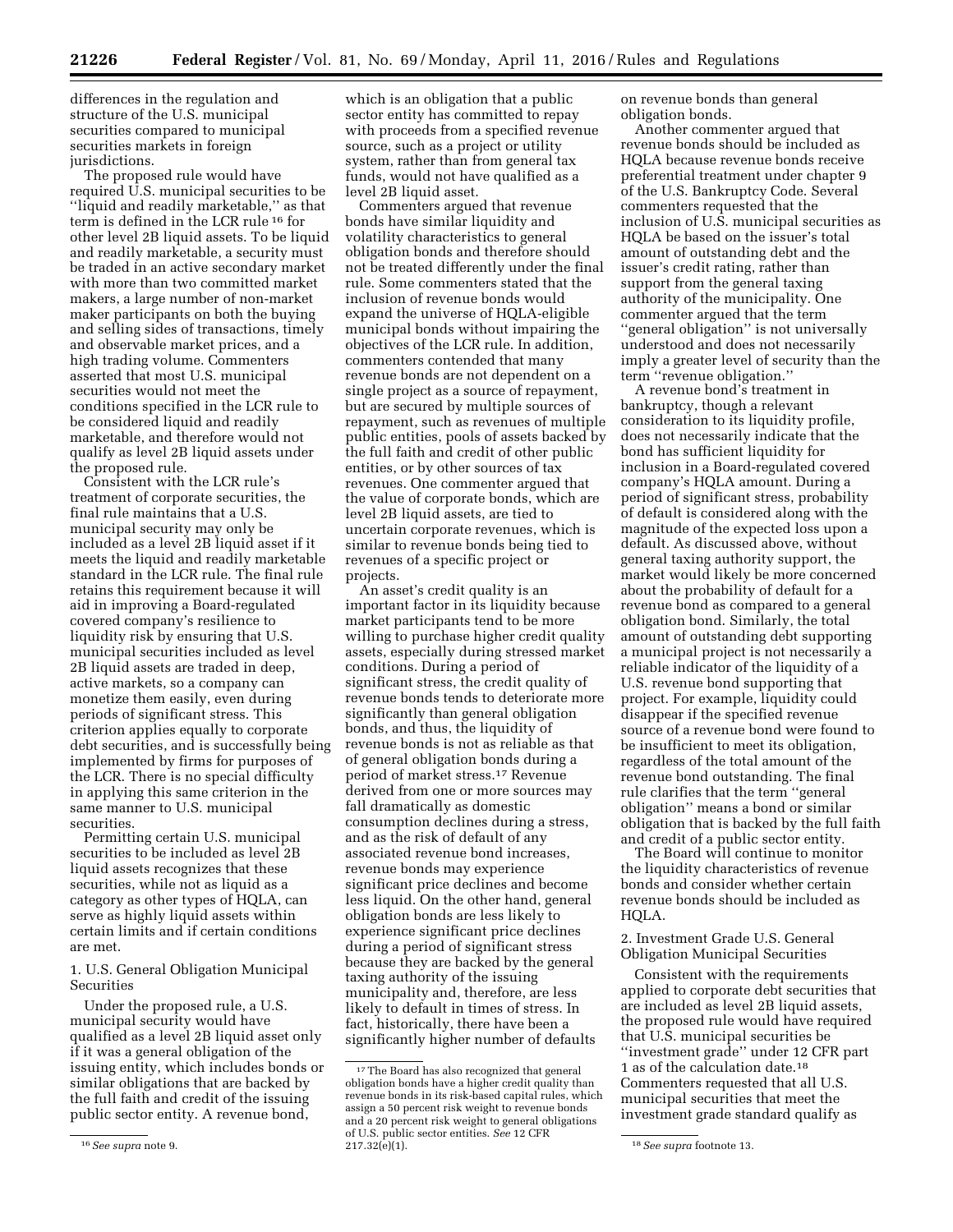HQLA regardless of other limitations set forth in the proposed rule, arguing that not including these high-credit-quality securities would increase borrowing costs for state and local governments to finance public infrastructure projects. Commenters also asked for clarity on the definition of ''investment grade,'' stating that without clearer guidance a Board-regulated covered company could interpret ''investment grade'' to include U.S. municipal securities that have low credit quality, inclusion of which in a Board-regulated covered company's HQLA amount would not improve the liquidity risk profile of the firm. One commenter suggested that a municipal security should be included in HQLA on the basis of the issuer's credit rating.

The investment grade criterion helps to ensure that only U.S. municipal securities with high credit quality are included in a Board-regulated covered company's HQLA amount. This criterion requires an issuer of a U.S. general obligation municipal security to have adequate capacity to meet its financial commitments under the security for the projected life of the security, which is met by showing a low risk of default and an expectation of the timely repayment of principal and interest.19 While higher credit quality is associated with greater liquidity, in the absence of other distinguishing factors, a security's credit quality alone does not guarantee its liquidity. Therefore, the final rule will permit Board-regulated covered companies to include investment grade U.S. municipal securities as HQLA only if they meet the additional criteria for inclusion as level 2B liquid assets and subject to the limitations discussed below.

3. Proven Record as a Reliable Source of Liquidity

Consistent with the requirements for corporate debt securities included as level 2B liquid assets under the LCR rule, the proposed rule would have required that U.S. general obligation municipal securities included as level 2B liquid assets be issued by an entity whose obligations have a proven record as a reliable source of liquidity in repurchase or sales markets during a period of significant stress. Under the proposed rule, a Board-regulated covered company would have been required to demonstrate this record of liquidity reliability and lower volatility during periods of significant stress by showing that the market price of the

U.S. municipal securities or equivalent securities of the issuer declined by no more than 20 percent during a 30 calendar-day period of significant stress, or that the market haircut demanded by counterparties to secured lending and secured funding transactions that were collateralized by such securities or equivalent securities of the issuer increased by no more than 20 percentage points during a 30 calendarday period of significant stress.

Commenters argued that this standard would severely limit the number of U.S. municipal securities that would qualify for inclusion as HQLA based on the historical performance of U.S. municipal securities in times of stress. The final rule maintains the requirement that U.S. municipal securities must have a proven record as a reliable source of liquidity to qualify as level 2B liquid assets. The percentage decline in value (20 percent) and percentage increase in haircut (20 percent) used to determine compliance with this criterion are the same as those applicable to corporate debt securities included as level 2B liquid assets under the LCR rule.20 This criterion is meant to exclude volatile U.S. municipal securities, which may not hold their value during a period of significant stress. Inclusion of volatile U.S. municipal securities may result in an overestimation of the HQLA amount available to a Board-regulated covered company during a period of significant stress. U.S. municipal securities that meet this criterion have demonstrated an ability to maintain relatively stable prices, and are more likely to be able to be rapidly monetized by a Boardregulated covered company during a period of significant stress.

Commenters expressed concern that it would be difficult to demonstrate compliance with this requirement without specific examples of a stress scenario and quantitative, measurable standards for such an assessment. As discussed in the Supplementary Information section to the LCR rule published October 10, 2014, a Boardregulated covered company may demonstrate a historical record that

meets this criterion through reference to historical market prices and available funding haircuts of the U.S. general obligation municipal security during periods of significant stress, such as the 2007–2009 financial crisis.21 Boardregulated covered companies should also consider other periods of systemic and idiosyncratic stress to determine if the asset under consideration has proven to be a reliable source of liquidity.

4. Not an Obligation of a Financial Sector Entity or Its Consolidated Subsidiaries

The proposed rule would have excluded U.S. general obligation municipal securities that are obligations of a financial sector entity or a consolidated subsidiary of a financial sector entity, as defined under the LCR Rule.22 This requirement would have excluded U.S. general obligation municipal securities that received a guarantee from a financial sector entity, including a U.S. municipal security that was insured by a bond insurer that was a financial sector entity. This criterion was intended to exclude U.S. general obligation municipal securities that are valued, in part, based on guarantees provided by financial sector entities, because these guarantees could exhibit similar risks and correlation with Boardregulated covered companies (wrongway risk) during a period of significant stress. Inclusion may result in an overestimation of the HQLA amount that would be available to the Boardregulated covered company during such period of significant stress.

Commenters argued that an insured U.S. municipal security should not be considered an obligation of a financial sector entity because the primary obligation of the security is that of the issuer, not the insurer. Commenters also expressed concern that insured U.S. general obligation municipal securities would receive punitive treatment on the basis of the insurance regardless of the liquidity of the underlying U.S. general obligation municipal security, which may otherwise qualify as HQLA. Commenters further argued that insured U.S. general obligation municipal securities do not represent the type of highly correlated wrong-way risk that is present when a financial institution holds the debt of another financial

<sup>19</sup> In 2012, the Board issued guidance on the investment grade standard. *See Supervision and Regulation Letter 12–15 (November 15, 2012)*, available at *[http://www.federalreserve.gov/](http://www.federalreserve.gov/bankinforeg/srletters/sr1215.htm) [bankinforeg/srletters/sr1215.htm](http://www.federalreserve.gov/bankinforeg/srletters/sr1215.htm)*.

<sup>20</sup>Under the LCR rule, equity securities included as level 2B liquid assets have a similar criteria. However, the covered company would be required to demonstrate that the market price of the security or equivalent securities of the issuer declined by no more than 40 percent during a 30 calendar-day period of significant stress, or that the market haircut demanded by counterparties to securities borrowing and lending transactions that are collateralized by the publicly traded common equity shares or equivalent securities of the issuer increased by no more than 40 percentage points, during a 30 calendar-day period of significant stress.

<sup>21</sup> 79 FR 61440, 61459 (October 10, 2014). 22The LCR rule defines a financial sector entity to include a regulated financial company, investment company, non-regulated fund, pension fund, investment adviser, or a company that the Board has determined should be treated the same as the foregoing for the purposes of the LCR rule. 12 CFR 249.3.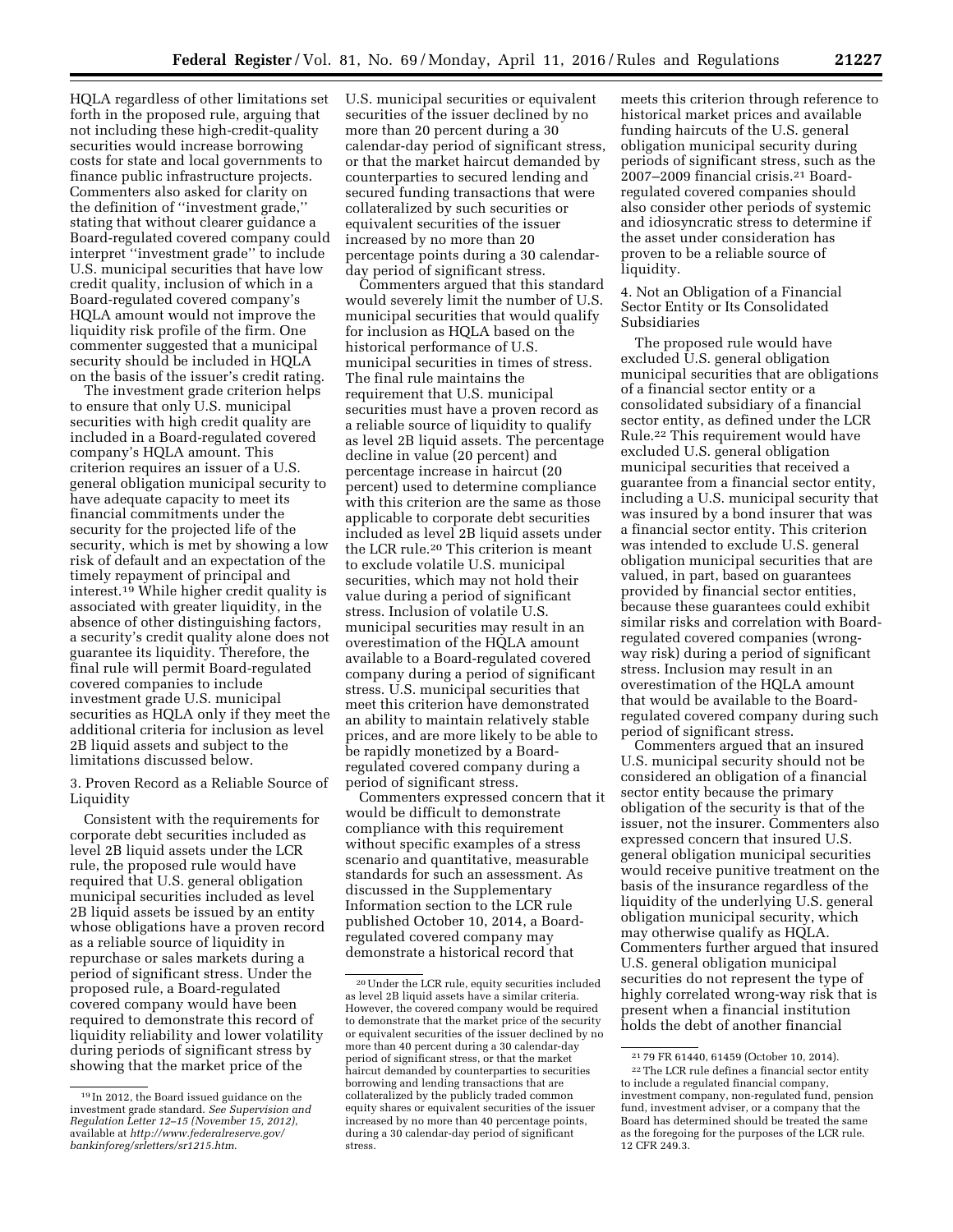institution and, since the 2007–2009 financial crisis, bond insurers have modified their risk profiles to limit such wrong-way risk.

Commenters stated that insurance not only provides an additional layer of credit protection, but also provides additional benefits because insurers promote increased transparency, engage in due diligence and credit monitoring, and actively participate in bond restructurings following a default, all of which increase the price stability and liquidity of insured bonds. One commenter suggested modifying the proposed rule to allow bonds insured by U.S. regulated financial guarantors who only insure U.S. municipal securities, because these insurers have less exposure to the broader financial markets.

In response to comments, the final rule adopts a different approach to U.S. general obligation municipal securities that are insured than in the proposed rule. Under the final rule, a Boardregulated covered company may include as a level 2B liquid asset a U.S. general obligation municipal security that has a guarantee from a financial institution as long as the company demonstrates that the underlying U.S. general obligation municipal security meets all of the other criteria to be included as level 2B liquid assets without taking into consideration the insurance. This revision is based on further research showing that the market for insured U.S. municipal securities are primarily derived from underlying U.S. municipal securities' liquidity characteristics and not the presence of the insurance, which limits the presence of wrong-way risk. In this way, the requirements in the final rule will help to ensure that an insured U.S. general obligation municipal security would remain liquid regardless of the financial health of the insurer.

## *B. Quantitative Limitations on a Company's Inclusion of U.S. General Obligation Municipal Securities in Its HQLA Amount*

The proposed rule would have limited the amount of U.S. general obligation municipal securities with the same CUSIP number that a Boardregulated covered company could include in its HQLA amount. It would also have limited the amount of a particular U.S. municipal security that a Board-regulated covered company could include in its HQLA amount based on the average daily trading volume of U.S. general obligation municipal securities issued by the U.S. municipality. In addition, the proposed rule would have limited the overall amount of municipal securities that a Board-regulated

covered company could include in its HQLA amount to 5 percent of the institution's total HQLA amount. Commenters opposed these limitations, arguing that U.S. municipal securities have similar risks and liquidity characteristics as other assets included in the HQLA amount that are not subject to these limitations. The final rule will retain two and eliminate one of the proposed limitations.

1. Limitation on the Inclusion of U.S. General Obligation Municipal Securities With the Same CUSIP Number in the HQLA Amount

As stated above, the proposed rule would have permitted a Board-regulated covered company to include U.S. general obligation municipal securities as eligible HQLA only to the extent the fair value of the institutions' securities with the same CUSIP number do not exceed 25 percent of the total amount of outstanding securities with the same CUSIP number.

Commenters opposed this limitation, arguing that it would exclude a large portion of the outstanding U.S. general obligation municipal securities from eligible HQLA, and that the limitation was unnecessary to ensure the liquidity of a Board-regulated covered company's HQLA, in light of the proposed rule's other requirements. Commenters emphasized that, due to the structure of the U.S. municipal security market, this limitation would reduce a Boardregulated covered company's ability to invest in U.S. municipal securities and would incentivize them to hold smaller, less liquid blocks of U.S. municipal securities. A commenter stated that applying a limitation at the CUSIP number level would be more limiting than one at the issuer level because single securities issuances with the same CUSIP level are typically smaller in size than an issuer's outstanding debt.

Several commenters noted that U.S. municipal securities generally are not traded or evaluated according to their CUSIP number, as bond issuances are often structured to include many CUSIP numbers identifying issuances with varying maturities and coupon payment schedules, but which are treated similarly in the U.S. municipal securities markets. For example, a very large issuer of U.S. municipal securities may have several hundred individual issuances outstanding, each with different CUSIP numbers. A commenter noted that the number of CUSIPs does not affect the liquidity of a particular security or negatively impact the price stability of U.S. municipal securities. Due to this structure, some commenters

suggested that the 25 percent cap could more readily be applied to outstanding U.S. municipal securities of a single issuing entity, rather than to outstanding securities with the same CUSIP number. One commenter expressed concern that a 25 percent cap on securities with the same CUSIP number would cause Board-regulated covered companies to hold smaller positions in individual issuances of U.S. municipal securities rather than large blocks of securities that are more liquid and more frequently traded by institutional investors. Another commenter requested that the Board clarify whether 25 percent of the total amount of outstanding securities with the same CUSIP number could be included as level 2B liquid assets if a company owned more than 25 percent of the outstanding securities.

In response to concerns expressed by certain commenters, the final rule eliminates the 25 percent limitation on the total amount of outstanding securities with the same CUSIP number that could be included as level 2B liquid assets. As indicated in the proposed rule, a Board-regulated covered company that holds a high percentage of an issuance of outstanding municipal securities with the same CUSIP number faces a concentration risk and, therefore, may be unable to readily monetize such positions during a financial stress. This concentration risk is exacerbated in the U.S. municipal securities markets where municipal securities issuances are often structured to include many CUSIP numbers identifying issuances with varying maturities and coupon payments. However, as commenters indicated, the proposed 25 percent limitation would have prevented Boardregulated covered companies from including certain municipal securities from issuances, particularly small issuances as level 2B liquid assets, even though some portion of them are highly liquid. To avoid excluding these highly liquid securities, the 25 percent limitation is not a requirement under the final rule. To the extent these securities are not liquid and, more generally, to address the elevated liquidity risk presented by the structure of the U.S. municipal securities market, the final rule would retain the other limitations on the inclusion of U.S. general obligation municipal securities in a Board-regulated covered company's HQLA amount, as discussed below.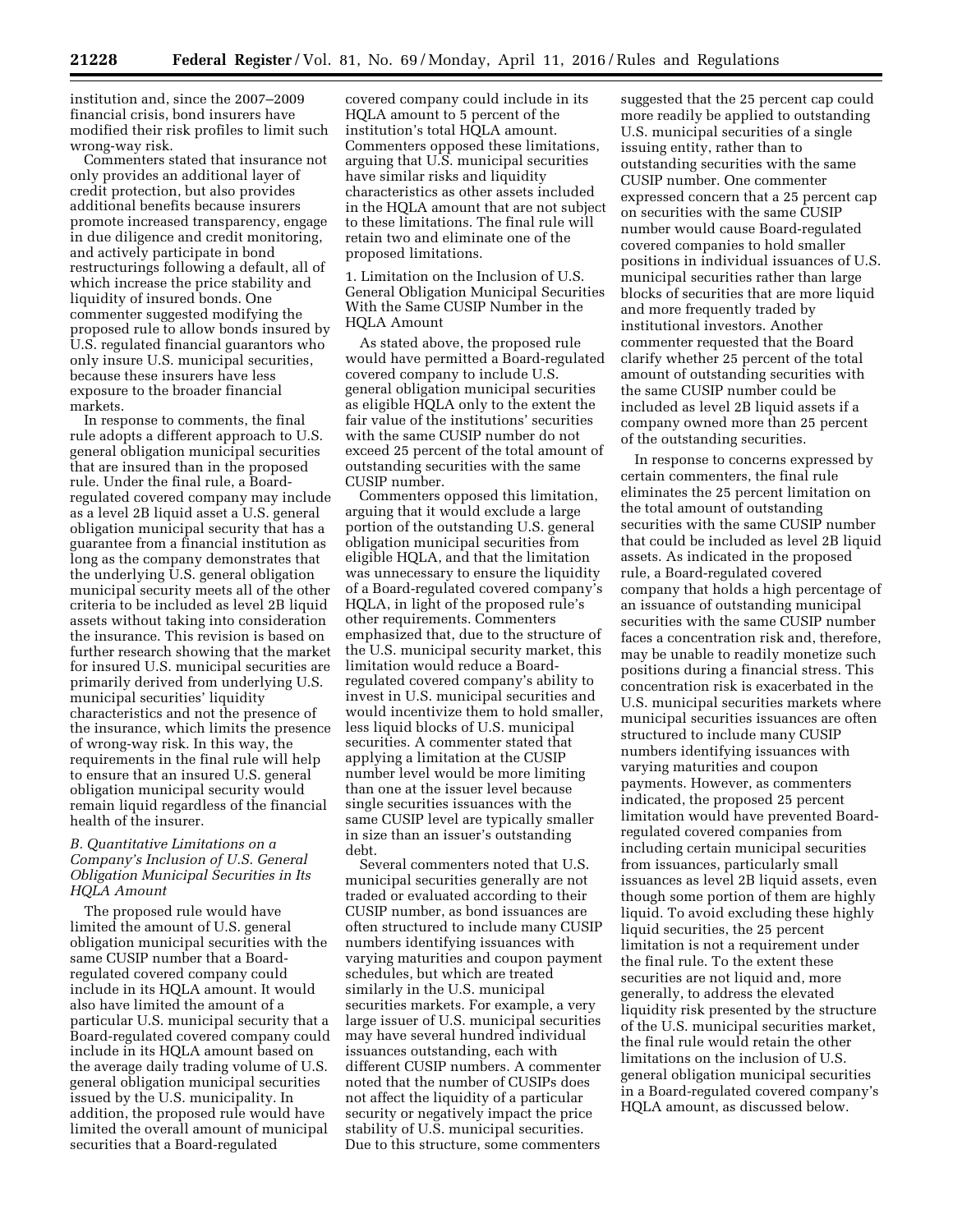2. Limitation on the Inclusion of the U.S. General Obligation Municipal Securities of a Single Issuer in the HQLA Amount

The proposed rule would have limited the amount of securities issued by a single public sector entity that a company may include as eligible HQLA to two times the average daily trading volume, as measured over the previous four quarters, of all U.S. general obligation municipal securities issued by that public sector entity. As discussed in the Supplementary Information section to the proposed rule, this limitation was designed to ensure U.S. general obligation municipal securities are only included as eligible HQLA to the extent that the market has capacity to absorb an increased supply of such securities.

Many commenters expressed concern regarding this requirement, cautioning that this limitation would put too much emphasis on trading volumes as a measure of liquidity and too little emphasis on the historical price risk of U.S. municipal securities. Some commenters asserted that trading volume, in isolation, is not a reliable indicator of U.S. municipal securities' future liquidity in times of stress. Commenters asserted that trading volumes in the U.S. municipal securities market are often low during times of financial strength, as many investors purchase such securities as ''buy-and-hold'' investments, and therefore past trading volumes during non-stressed periods do not necessarily correlate with a U.S. municipal security's liquidity during periods of significant stress. One commenter asserted that U.S. municipal securities have similar liquidity characteristics as other level 2B liquid assets that are not subject to similar limitations.

As discussed in the **SUPPLEMENTARY INFORMATION** section to the proposed rule, the Board analyzed data on the historical trading volume of U.S. municipal securities in order to determine the general level of increased sales of U.S. municipal securities that could be absorbed by the market during periods of significant stress. The Board did not include the volume of U.S. municipal securities that are purchased and held for long periods in this analysis because doing so would have assumed that theoretical capacity and demand would exist in periods of significant stress, and would have increased liquidity risk by permitting firms to include an amount of U.S. municipal securities in their HQLA amount that may not be readily monetized in periods of stress. Based on

the Board's analysis, two times the average daily trading volume of all U.S. general obligation municipal securities issued by a public sector entity could likely be absorbed by the market within a 30 calendar-day period of significant stress without materially disrupting the functioning of the market. This requirement complements the other criteria and limitations in the final rule and ensures that U.S. general obligation securities that are included as eligible HQLA remain relatively liquid and have buyers and sellers during periods of significant stress.

Commenters also expressed concern that this limitation would pose operational difficulties for Boardregulated covered companies because a system to monitor daily trading volumes of individual municipal issuers' securities does not currently exist. Although it does not appear that an automated system to monitor daily trading volume is available, data on the trading of an individual municipal issuers' securities is publicly available, so Board-regulated covered companies should be able to access data on the daily trading volumes of individual municipal issuers and monitor such trading volumes with limited operational difficulties.

For these reasons, the final rule retains the limitation on the inclusion of U.S. general obligation municipal securities of a single issuer as eligible HQLA. In addition, the Board is clarifying in the final rule that a Boardregulated covered company that owns more than two times the average daily trading volume of all U.S. general obligation municipal securities issued by a public sector entity may include up to two times the average daily trading volume of such securities as eligible HQLA.

3. Limitation on the Amount of U.S. General Obligation Municipal Securities That Can Be Included in the HQLA Amount

The proposed rule would have limited the amount of U.S. general obligation municipal securities that may be included in a Board-regulated covered company's HQLA amount to no more than 5 percent of the HQLA amount. Commenters disagreed with this limitation, contending that U.S. municipal securities are safer and more liquid than some other types of HQLA assets that have no such concentration limitation. A commenter argued that limiting the amount of U.S. municipal securities to 5 percent of the HQLA amount would discourage banks from investing in U.S. municipal securities, would increase funding costs for state

and local entities, and would unnecessarily constrict the supply of HQLA. Another commenter suggested that the preexisting limitations in the LCR rule regarding the percentage of HQLA assets that can be level 2 liquid assets would ensure sufficient diversification in HQLA assets.

The final rule maintains the 5 percent limitation on the amount of U.S. municipal securities that can be included in a Board-regulated covered company's HQLA amount, but, as noted, does not include the proposed 25 percent limitation on the total amount of outstanding securities with the same CUSIP number. As discussed above, while the 25 percent limitation effectively could have barred a Boardregulated covered company from including certain municipal securities, and particularly small issuances, in its HQLA amount, the 5 percent limitation should not prevent a Board-regulated covered company from including any particular issuance of municipal securities in its HQLA amount. Rather, the 5 percent limitation will act as a backstop to address the overall liquidity risk presented by the structure of the U.S. municipal securities market, including the large diversity of issuers and sizes of issuances, by ensuring that a Board-regulated covered company's HQLA amount is not overly concentrated in and reliant on U.S. municipal securities. The 5 percent limitation is in addition to the 40 percent limitation on the aggregate amount of level 2A and level 2B liquid assets and the 15 percent limitation on level 2B liquid assets that can be included in a Board-regulated covered company's HQLA amount. It also complements the two times trading volume limitation on U.S. general obligation municipal securities described above, which pertains to individual issuers. Consistent with the LCR rule's limitations on level 2A and level 2B liquid assets, this 5 percent limitation applies both on an unadjusted basis and after adjusting the composition of the HQLA amount upon the unwinding of certain secured funding transactions, secured lending transactions, asset exchanges and collateralized derivatives transactions.23

The final rule would not, however, limit the amount of U.S. municipal securities a firm may hold for purposes other than complying with the LCR rule.

## *C. HQLA Calculation*

Section 249.21 of the LCR rule provides instructions for calculating a Board-regulated covered company's

<sup>23</sup>*See* 12 CFR 249.21(g).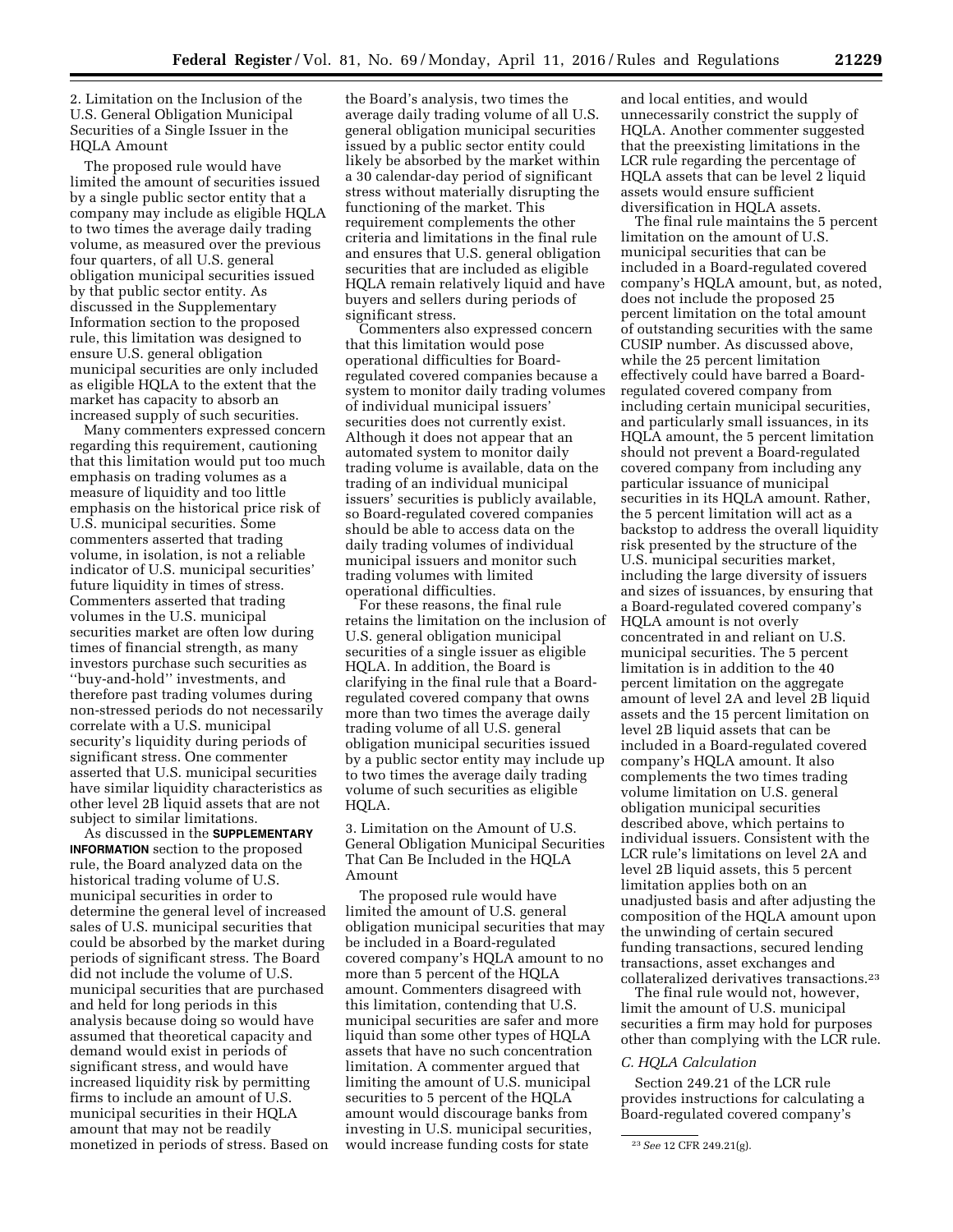HQLA amount, which includes the calculation of the required haircuts and caps for level 2 liquid assets. The final rule implements the 5 percent limitation for U.S. general obligation municipal securities by adding the limitation to the calculation in § 249.21 of the LCR rule. Specifically, the final rule amends the calculations of the unadjusted excess HQLA amount and the adjusted excess HQLA amount in the LCR rule 24 and adds four new calculations: the public sector entity security liquid asset amount, the public sector entity security cap excess amount, the adjusted public sector entity security liquid asset amount, and the adjusted public sector entity security cap excess amount.

Under the final rule, the unadjusted excess HQLA amount equals the sum of the level 2 cap excess amount, the level 2B cap excess amount, and the public sector entity security cap excess amount. The method of calculating the public sector entity security cap excess amount is set forth in § 249.21(f) of the final rule. Under this section, the public sector entity security cap excess amount is calculated as the greater of (1) the public sector entity security liquid asset amount minus the level 2 cap excess amount minus level 2B cap excess amount minus 0.0526 (or 5/95, which is the ratio of the maximum allowable public sector entity security liquid assets to the level 1 liquid assets and other level 2 liquid assets) times the total of (i) the level 1 liquid asset amount, plus (ii) the level 2A liquid asset amount, plus (iii) the level 2B liquid asset amount, minus (iv) the public sector entity security liquid asset amount; or (2) zero.

Under the final rule, the adjusted excess HQLA amount equals the sum of the adjusted level 2 cap excess amount, the adjusted level 2B cap excess amount, and the adjusted public sector entity cap excess amount. The method of calculating the adjusted public sector entity security cap excess amount is set forth in  $\S 249.21(\bar{k})$  of the final rule. The adjusted public sector entity security cap excess amount is calculated as the greater of: (1) The adjusted public sector entity security liquid asset amount minus the adjusted level 2 cap excess amount minus the adjusted level 2B cap excess amount minus 0.0526 (or 5/95, which is the ratio of the maximum allowable adjusted public sector entity security liquid assets to the adjusted level 1 liquid assets and other adjusted level 2 liquid assets) times the total of (i) the adjusted level 1 liquid asset amount, plus (ii) the adjusted level 2A liquid asset amount, plus (iii) the

adjusted level 2B liquid asset amount, minus (iv) the adjusted public sector entity security liquid asset amount; or (2) zero.

The **SUPPLEMENTARY INFORMATION** section to the LCR rule included an example calculation of the HQLA amount.25 The following is an example calculation of the HQLA amount under the final rule, which is similar to the calculation in the LCR rule, but includes the public sector entity security liquid asset amount, the public sector entity security cap excess amount, the adjusted public sector entity security liquid asset, and the adjusted public sector entity security cap excess amount. Note that the given liquid asset amounts and adjusted liquid asset amounts already reflect the level 2A and 2B haircuts.

(a) Calculate the liquid asset amounts (12 CFR 249.21(b))

- The following values are given:
- Fair value of all level 1 liquid assets that are eligible HQLA: 17
- Covered company's reserve balance requirement: 2
- Level 1 liquid asset amount (12 CFR 249.21(b)(1)): 15
- Level 2A liquid asset amount: 25
- Level 2B liquid asset amount: 140 Of Which, Public sector entity security liquid asset amount: 15
- (b) Calculate unadjusted excess HQLA amount (12 CFR 249.21(c))
- Step 1: Calculate the level 2 cap
- excess amount (12 CFR 249.21(d)):
- Level 2 cap excess amount = Max (level 2A liquid asset amount + level 2B liquid asset amount - 0.6667\*level 1 liquid asset amount, 0)
- $=$  Max (25 + 140 0.6667\*15, 0)
- $= Max (165 10.00, 0)$
- = Max (155.00, 0)  $= 155.00$
- Step 2: Calculate the level 2B cap
- excess amount (12 CFR 249.21(e)). Level 2B cap excess amount = Max  $(level 2B liquid asset amount - level)$ 
	- 2 cap excess amount  $-0.1765$ \*(level 1 liquid asset amount + level 2A liquid asset amount), 0)
- $=$  Max (140  $-$  155.00  $-$  0.1765\*(15 + 25), 0)
- $=$  Max  $(-15 7.06, 0)$
- $= Max (-22.06, 0)$  $= 0$

Step 3: Calculate the public sector entity security cap excess amount (§ 249.21(f) of the final rule).

Public sector entity security cap excess amount = Max (public sector entity security liquid asset amount – level 2 cap excess amount - level 2B cap excess amount  $-0.0526$ \*(level 1 liquid asset amount + level 2A liquid asset amount + level 2B liquid asset amount - public sector entity security liquid asset amount), 0)

- $=$  Max (15  $-$  155.00  $-$  0  $-$  0.0526\*(15  $+$  25  $+ 140 - 20$ , 0)
- $= Max (-140 8.42, 0)$
- $=$  Max  $(-148.42, 0)$

 $= 0$ 

Step 4: Calculate the unadjusted excess HQLA amount (12 CFR  $249.21(c)$ ).

- Unadjusted excess HQLA amount = Level 2 cap excess amount + level 2B cap excess amount + public sector entity security cap excess amount
- $= 155.00 + 0 + 0$
- $= 155$

(c) Calculate the adjusted liquid asset amounts, based upon the unwind of certain transactions involving the exchange of eligible HQLA or cash (12 CFR 249.21(g)).

The following values are given: Adjusted level 1 liquid asset amount: 110

- Adjusted level 2A liquid asset amount: 50
- Adjusted level 2B liquid asset amount: 20
	- Of Which, Adjusted public sector entity security liquid asset amount: 20
- (d) Calculate adjusted excess HQLA amount (12 CFR 249.21(h)).

Step 1: Calculate the adjusted level 2 cap excess amount (12 CFR 249.21(i)).

- Adjusted level 2 cap excess amount = Max (adjusted level 2A liquid asset amount + adjusted level 2B liquid asset amount  $-0.6667*$  adjusted level 1 liquid asset amount, 0)
- $= Max (50 + 20 0.6667*110, 0)$
- $= Max (70 73.34, 0)$
- $=$  Max  $(-3.34, 0)$
- $= 0$

Step 2: Calculate the adjusted level 2B cap excess amount (12 CFR 249.21(j)).

- Adjusted level 2B cap excess amount = Max (adjusted level 2B liquid asset  $amount - adjusted level 2 cap$ excess amount  $-0.1765$ <sup>\*</sup>(adjusted level 1 liquid asset amount + adjusted level 2A liquid asset amount, 0)
- $=$  Max  $(20 0 0.1765*(110 + 50), 0)$
- $= Max (20 28.24, 0)$
- $= Max (-8.24, 0)$
- $= 0$

Step 3: Calculate the adjusted public sector entity security cap excess amount  $(\S 249.21(k)$  of the final rule).

Adjusted public sector entity security cap excess amount = Max(adjusted

<sup>24</sup>*See* 12 CFR 249.21(c) and (f). 25*See* 79 FR 61440, 61474–75.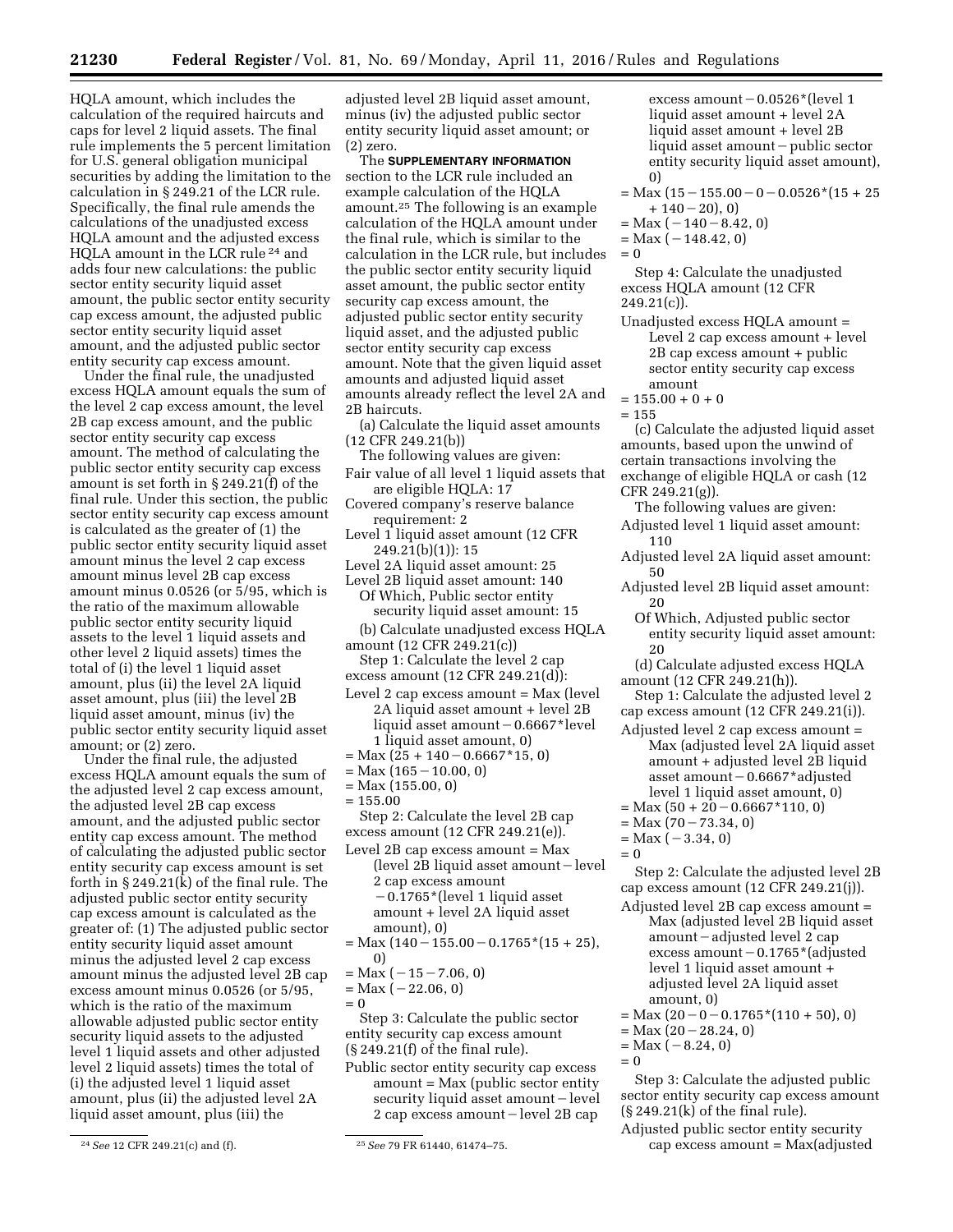public sector entity security liquid asset amount  $-\text{adjusted level } 2 \text{ cap}$  $excess$  amount  $-$  adjusted level 2B cap excess

amount  $-0.0526*$  (adjusted level 1 liquid asset amount + adjusted level 2A liquid asset amount + adjusted level 2B liquid asset  $amount - adjusted public sector$ entity security liquid asset amount,

- $=$  Max  $(20 0 0 0.0526*(110 + 50 +$  $20 - 20$ ), 0)
- $= Max (20 8.42, 0)$
- = Max (11.58, 0)
- $= 11.58$

0)

Step 4: Calculate the adjusted excess HQLA amount (12 CFR 249.21(h)).

Adjusted excess HQLA amount = Adjusted level 2 cap excess amount + adjusted level 2B cap excess amount + adjusted public sector entity security cap excess amount  $= 0 + 0 + 11.58$ 

 $= 11.58$ 

(e) Determine the HQLA amount (12 CFR 249.21(a)).

- HQLA Amount = Level 1 liquid asset amount + level 2A liquid asset amount + level 2B liquid asset amount - Max (unadjusted excess HQLA amount, adjusted excess HQLA amount)
- $= 15 + 25 + 140 \text{Max} (155, 11.58)$  $= 180 - 155$

 $= 25$ 

#### **III. Plain Language**

Section 722 of the Gramm-Leach Bliley Act 26 requires the Board to use plain language in all proposed and final rules published after January 1, 2000. The Board sought to present the proposed rule in a simple and straightforward manner and did not receive any comments on the use of plain language.

#### **IV. Regulatory Flexibility Act**

The Regulatory Flexibility Act, 5 U.S.C. 601 *et seq.* (the ''RFA''), generally requires that an agency prepare and make available for public comment an initial Regulatory Flexibility Act analysis in connection with a notice of proposed rulemaking.27 The Board solicited public comment on this rule in a notice of proposed rulemaking and has since considered the potential impact of this final rule on small entities in accordance with section 604 of the RFA. The Board received no public comments related to the initial Regulatory Flexibility Act analysis in the proposed rule from the Chief Council for

Advocacy of the Small Business Administration or from the general public. Based on the Board's analysis, and for the reasons stated below, the Board believes that the final rule will not have a significant economic impact on a substantial number of small entities.

Under regulations issued by the Small Business Administration, a ''small entity'' includes a depository institution, bank holding company, or savings and loan holding company with total assets of \$550 million or less (a small banking organization). As of December 31, 2015, there were approximately 606 small state member banks, 3,268 small bank holding companies, and 166 small savings and loan holding companies.

As discussed above, the final rule would amend the LCR rule to include certain high-quality U.S. general obligation municipal securities as HQLA for the purposes of the LCR rule. The final rule does not apply to ''small entities'' and applies only to Boardregulated institutions subject to the LCR rule: (1) Bank holding companies, certain savings and loan holding companies, and state member banks that, in each case, have \$250 billion or more in total consolidated assets or \$10 billion or more in on-balance sheet foreign exposure; (2) state member banks with \$10 billion or more in total consolidated assets that are consolidated subsidiaries of bank holding companies subject to the LCR rule; (3) nonbank financial companies designated by the Council for Board supervision to which the Board has applied the LCR rule by separate rule or order; and (4) bank holding companies and certain savings and loan holding companies with \$50 billion or more in total consolidated assets, but that do not meet the thresholds in (1) through (3), which are subject to the modified LCR rule. Companies that are subject to the final rule therefore substantially exceed the \$550 million asset threshold at which a banking entity is considered a ''small entity'' under SBA regulations.

No small top-tier bank holding company, top-tier savings and loan holding company, or state member bank would be subject to the rule, so there would be no additional projected compliance requirements imposed on small bank holding companies, small savings and loan holding companies, or small state member banks.

The Board believes that the final rule will not have a significant impact on small banking organizations supervised by the Board and therefore believes that there are no significant alternatives to the rule that would reduce the economic impact on small banking organizations supervised by the Board.

## **V. Paperwork Reduction Act**

In accordance with the requirements of the Paperwork Reduction Act of 1995 (44 U.S.C. 3501–3521) (PRA), the Board may not conduct or sponsor, and a respondent is not required to respond to, an information collection unless it displays a currently valid Office of Management and Budget (OMB) control number. The Board reviewed the final rule under the authority delegated to the Board by the OMB and determined that it would not introduce any new collection of information pursuant to the PRA.

### **VI. Riegle Community Development and Regulatory Improvement Act of 1994**

Section 302 of the Riegle Community Development and Regulatory Improvement Act of 1994 (RCDRIA) requires a federal banking agency, in determining the effective date and administrative compliance requirements for new regulations that impose additional reporting, disclosure, or other requirements on insured depository institutions, to consider any administrative burdens that such regulations would place on depository institutions, and the benefits of such regulations, consistent with the principles of safety and soundness and the public interest.28 In addition, new regulations that impose additional reporting disclosures or other new requirements on insured depository institutions generally must take effect on the first day of a calendar quarter which begins on or after the date on which the regulations are published in final form.29 Section 302 of the RCDRIA does not apply to this final rule because the final rule does not prescribe additional reporting, disclosures, or other new requirements on insured depository institutions. As discussed in detail above in the **SUPPLEMENTARY INFORMATION** section, the final rule instead expands the types of assets for which Board-regulated covered companies may include as HQLA under the LCR rule. Nevertheless, the final rule becomes effective on July 1, 2016, the first day of a calendar quarter.

## **List of Subjects in 12 CFR Part 249**

Administrative practice and procedure; Banks, banking; Federal Reserve System; Holding companies;

<sup>26</sup>Public Law 106–102, 113 Stat. 1338, 1471, 12 U.S.C. 4809.

<sup>27</sup>*See* 5 U.S.C. 603(a).

<sup>28</sup>*See* Section 302 of the Riegle Community Development and Regulatory Improvement Act of 1994, 12 U.S.C. 4802.

<sup>29</sup> 12 U.S.C. 4802(b).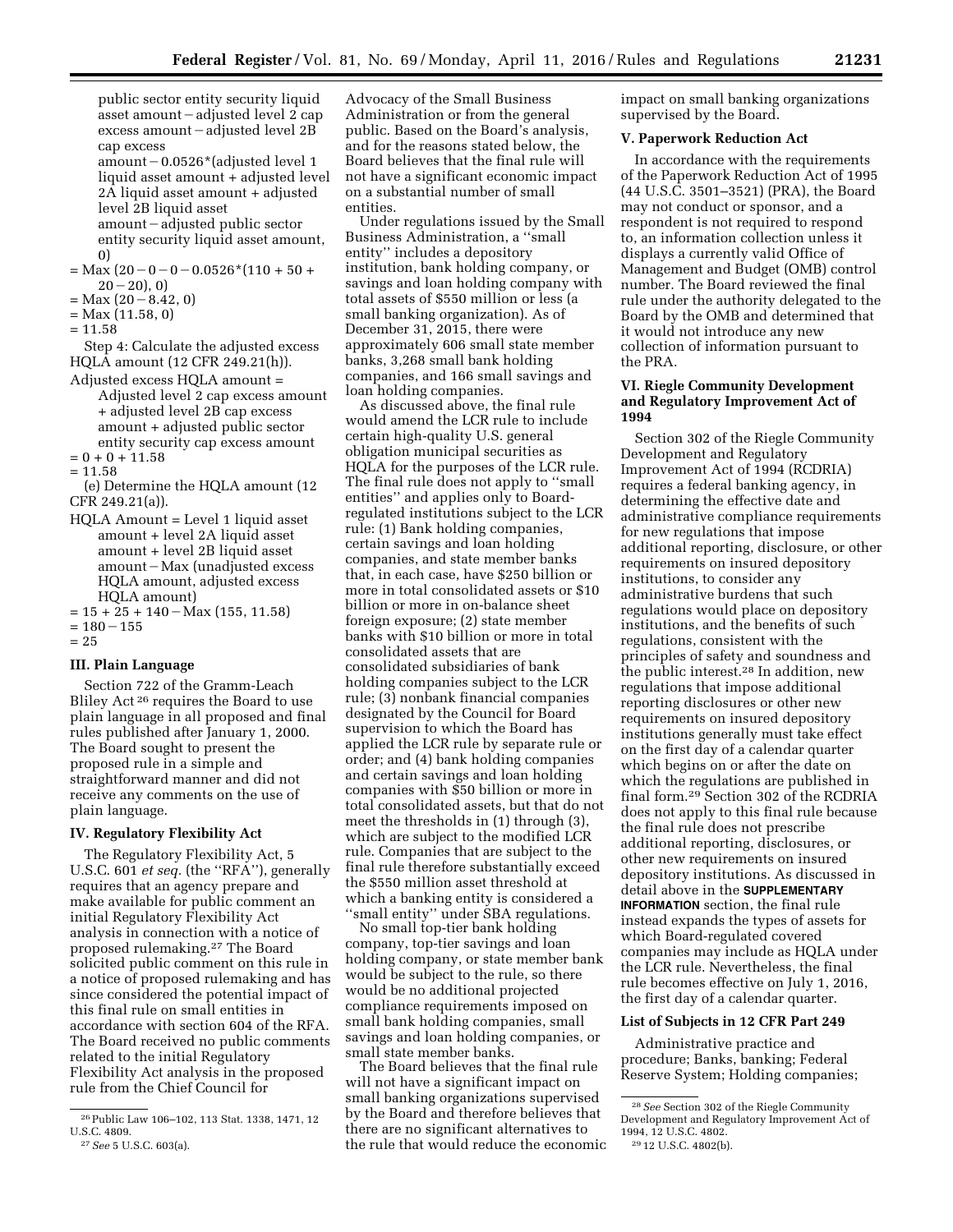Liquidity; Reporting and recordkeeping requirements.

## **Authority and Issuance**

For the reasons stated in the

**SUPPLEMENTARY INFORMATION**, the Board amends part 249 of chapter II of title 12 of the Code of Federal Regulations as follows:

## **PART 249—LIQUIDITY RISK MEASUREMENT STANDARDS (REGULATION WW)**

■ 1. The authority citation for part 249 continues to read as follows:

**Authority:** 12 U.S.C. 248(a), 321–338a, 481–486, 1467a(g)(1), 1818, 1828, 1831p–1, 1831o–1, 1844(b), 5365, 5366, 5368.

■ 2. Amend § 249.3 by adding a definition for ''General obligation'' in alphabetical order to read as follows:

## **§ 249.3 Definitions.**

\* \* \* \* \* *General obligation* means a bond or similar obligation that is backed by the full faith and credit of a public sector entity.

\* \* \* \* \*

■ 3. Amend § 249.20 by redesignating paragraph (c)(2) as paragraph (c)(3) and adding paragraph (c)(2) to read as follows:

#### **§ 249.20 High-quality liquid asset criteria.**

\* \* \* \* \*

(c) \* \* \* (2) A general obligation security issued by, or guaranteed as to the timely payment of principal and interest by, a public sector entity where the security is:

(i) Investment grade under 12 CFR part 1 as of the calculation date;

(ii) Issued or guaranteed by a public sector entity whose obligations have a proven record as a reliable source of liquidity in repurchase or sales markets during stressed market conditions, as demonstrated by:

(A) The market price of the security or equivalent securities of the issuer declining by no more than 20 percent during a 30 calendar-day period of significant stress; or

(B) The market haircut demanded by counterparties to secured lending and secured funding transactions that are collateralized by the security or equivalent securities of the issuer increasing by no more than 20 percentage points during a 30 calendarday period of significant stress; and

(iii) Not an obligation of a financial sector entity and not an obligation of a consolidated subsidiary of a financial sector entity, except that a security will not be disqualified as a level 2B liquid

asset solely because it is guaranteed by a financial sector entity or a consolidated subsidiary of a financial sector entity if the security would, if not guaranteed, meet the criteria in paragraphs (c)(2)(i) and (ii) of this section.

\* \* \* \* \*

■ 4. Amend § 249.21 by:

 $\blacksquare$  a. Adding paragraph (b)(4);

■ b. Removing the period at the end of paragraph (c)(2) and adding in its place ''; *plus*'';

 $\blacksquare$  c. Adding paragraph (c)(3);

■ d. Redesignating paragraphs (f) through (i) as paragraphs (g) through (j), respectively, and adding paragraph (f);

■ e. Adding paragraph (g)(4) to newly redesignated paragraph (g);

■ f. Removing the period at the of newly redesignated paragraph (h)(2) and adding in its place ''; *plus'';* and

 $\blacksquare$  g. Adding paragraph (h)(3) to newly redesignated paragraph (h) and paragraph (k).

The additions and revisions read as follows:

## **§ 249.21 High-quality liquid asset amount.**

\* \* \* \* \* (b) \* \* \*

(4) *Public sector entity security liquid asset amount.* The public sector entity security liquid asset amount equals 50 percent of the fair value of all general obligation securities issued by, or guaranteed as to the timely payment of principal and interest by, a public sector entity that are eligible HQLA.

 $(c)$  \* \* \*

(3) The public sector entity security cap excess amount.

\* \* \* \* \* (f) *Calculation of the public sector entity security cap excess amount.* As of the calculation date, the public security entity security cap excess amount equals the greater of:

(1) The public sector entity security liquid asset amount minus the level 2 cap excess amount minus level 2B cap excess amount minus 0.0526 times the total of:

(i) The level 1 liquid asset amount; plus

(ii) The level 2A liquid asset amount; plus

(iii) The level 2B liquid asset amount; minus

(iv) The public sector entity security liquid asset amount; and

(2) 0.

 $(g) * * * *$ 

(4) *Adjusted public sector entity security liquid asset amount.* A Boardregulated institution's adjusted public sector entity security liquid asset amount equals 50 percent of the fair

value of all general obligation securities issued by, or guaranteed as to the timely payment of principal and interest by, a public sector entity that would be eligible HQLA and would be held by the Board-regulated institution upon the unwind of any secured funding transaction (other than a collateralized deposit), secured lending transaction, asset exchange, or collateralized derivatives transaction that matures within 30 calendar days of the calculation date where the Boardregulated institution will provide an asset that is eligible HQLA and the counterparty will provide an asset that will be eligible HQLA.

(h) \* \* \*

(3) The adjusted public sector entity security cap excess amount.

\* \* \* \* \*

(k) *Calculation of the adjusted public sector entity security cap excess amount.* As of the calculation date, the adjusted public sector entity security cap excess amount equals the greater of:

(1) The adjusted public sector entity security liquid asset amount minus the adjusted level 2 cap excess amount minus the adjusted level 2B cap excess amount minus 0.0526 times the total of:

(i) The adjusted level 1 liquid asset amount; *plus* 

(ii) The adjusted level 2A liquid asset amount; *plus* 

(iii) The adjusted level 2B liquid asset amount; *minus* 

(iv) The adjusted public sector entity security liquid asset amount; and

(2) 0.

■ 5. Amend § 249.22 by redesignating paragraph (c) as paragraph (d) and adding paragraph (c) to read as follows:

## **§ 249.22 Requirements for eligible highquality liquid assets.**

\* \* \* \* \*

(c) *Securities of public sector entities as eligible HQLA.* A Board-regulated institution may include as eligible HQLA a general obligation security issued by, or guaranteed as to the timely payment of principal and interest by, a public sector entity to the extent that the fair value of the aggregate amount of securities of a single public sector entity issuer included as eligible HQLA is no greater than two times the average daily trading volume during the previous four quarters of all general obligation securities issued by that public sector entity.

\* \* \* \* \*